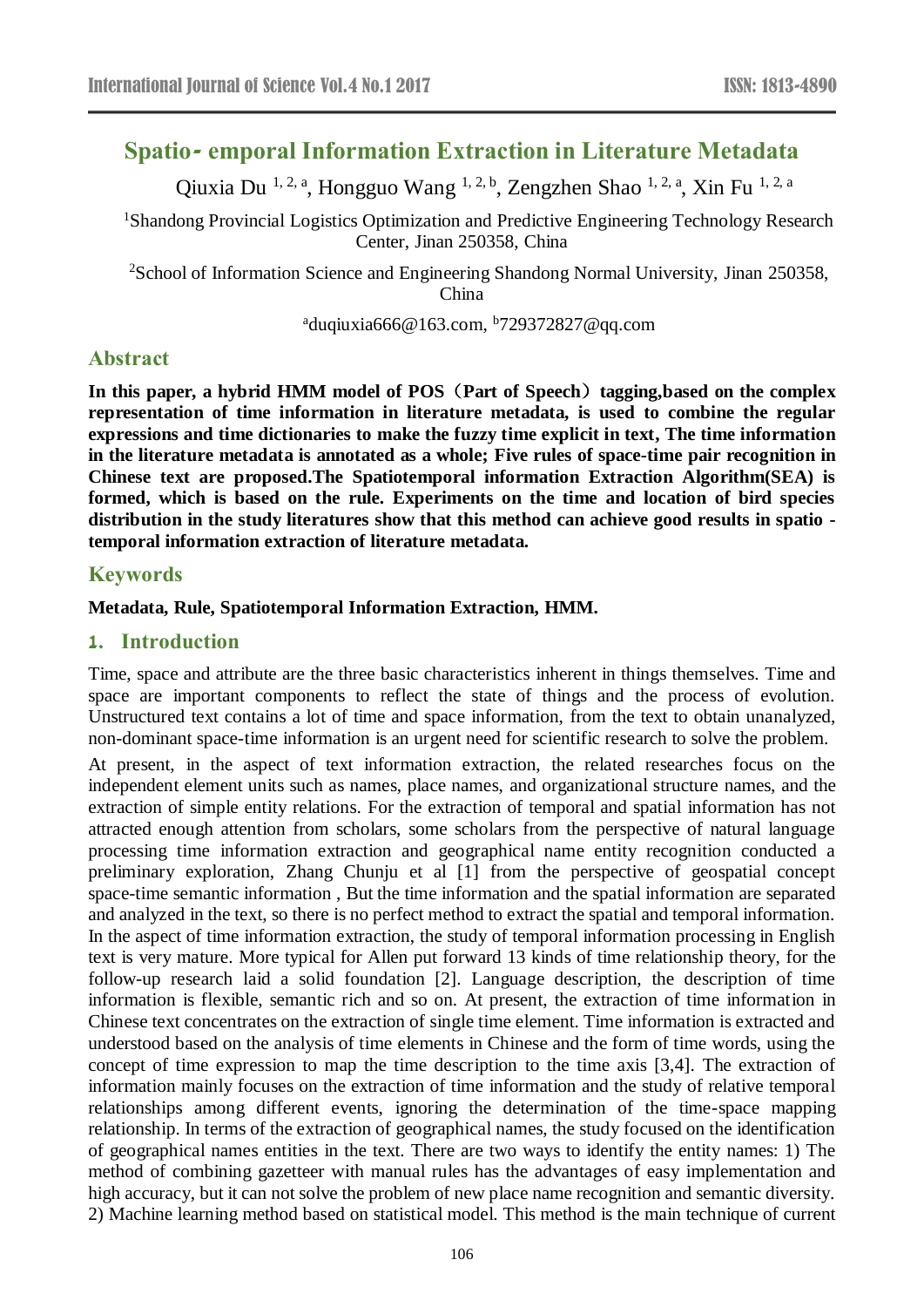natural language processing. By analyzing the training corpus, we can set proper context eigenvector to train and identify the place names in the text. Hidden Markov Model, Support Vector Machine Model, Maximum Entropy Model, and Conditional Random Fields (CRFs) are also used for name recognition [4-7]. The development of the model is more and more complex, Cove model and the maximum entropy model, the single model is used in cascade, and the original basic model is modified, such as maximum interval hidden Markov model [5,9,10].

In this paper, the rules are combined with Hidden Markov Model (HMM) to mark the time, and then the time in the Chinese text is identified. In order to solve the problem of spatial-temporal information separation and separation, this paper proposes the matching rules of space-time pairs, and realizes the mapping of time-space relations, and extracts relatively accurate spatial and temporal information.

#### **2. Time Information Identification Based on Hybrid Hidden Markov Model**

#### **2.1 Relevant models and algorithms**

### **2.1.1 Hidden Markov Model**

Hidden Markov Model (HMM) (see Fig. 1) is a double Markov stochastic process, which includes a Markov chain with state transition probability and a stochastic process of outputting observed values. Its state is uncertain or invisible, and only through the random sequence of observations can be demonstrated. An HMM consists of two layers: an observable layer and a hidden layer. The observable layer is the observed sequence to be identified, and the hidden layer is a Markov process, a finite state machine, where each state transition has a transition probability.



Fig. 1 Hidden Markov Model

An HMM can be seen as a five-tuple  $\lambda = \{s, K, \Pi, A, B\}$ , which  $s = \{s_1, s_2, ..., s_N\}$  represents all the states in the model, *N* representing the number of states;  $K = \{K_1, K_2, ..., K_M\}$  a set of state observations, *M* representing the number of observations;  $\pi = \{x_i = P(q_1 = s_i)\}\$  for the initial state of the set.  $\pi_i$  represents the probability of the state  $s_i$  as the initial state;  $A = \{a_{ij} = P(q_t = s_j | q_{t-1} = s_i), 1 \le i, j \le N\}$  is the transition probability matrix, and  $a_{ij}$  represents the probability that the state  $s_i$  transits to the state  $s_j$ ;  $B = \{b_{i(k)} = P(O_t = K_k | q_t = S_i), 1 \le i \le N, 1 \le k \le M\}$  is the probability matrix of emission, and  $b_{i(k)}$  is the probability of occurrence of  $s_i$  in state  $K_i$ .

#### **2.1.2 Hybrid Hidden Markov Model**(**HHMM**)

When the traditional HMM model is used to estimate the parameters, the probability of lexical emission of the current word  $w_i$  is only related to the current part of speech  $s_i$ . This calculation ignores the possible relationship between the current word and its adjacent postpositional part of speech. Backward dependency. Therefore, we propose an improved method for computing lexical probabilities. The emergence of words depends on its previous annotation  $s_{i+1}$ , its annotation si, and its later annotation  $s_{i+1}$ . In this paper, HHMM is composed of traditional HMM and Reverse Hidden Markov Model (RHMM) (see Fig. 2), which takes into account the effect of the latter state on the previous state.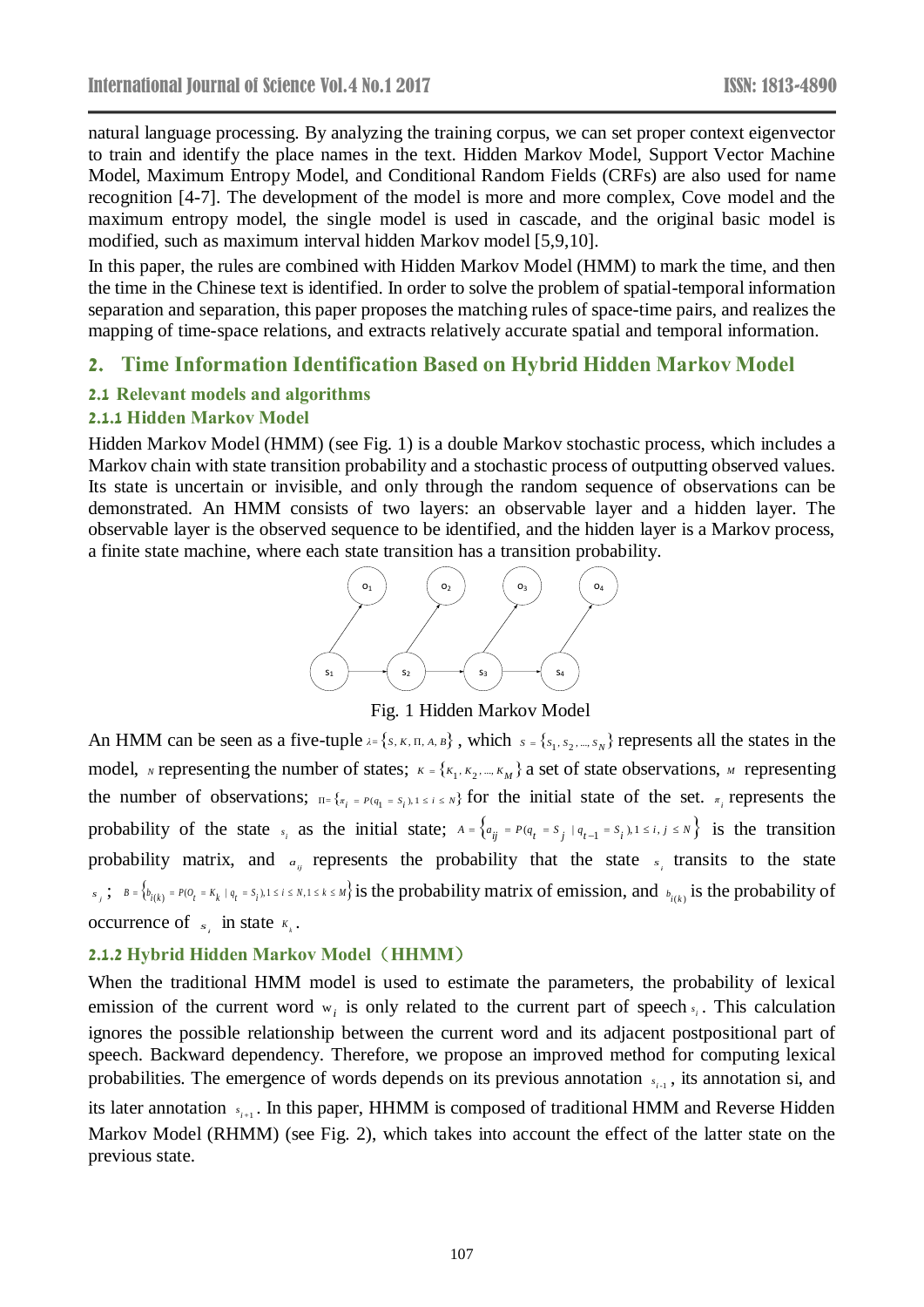

Fig. 2 Hybrid Hidden Markov Model

#### **2.1.3 Maximum Likelihood(ML)**

Given an observation sequence  $o = o_1 o_2 ... o_T$ , how to set the  $\lambda$  value to get the maximum  $P(o|\lambda)$ , the hidden Markov model parameter calculation problem usually use the maximum likelihood estimation [11], the algorithm is: If a test of *n* Possible outcomes  $A_1, \ldots, A_n$ , is to do a test, if event  $A_i$  occurs, then that event  $A_i$  in the  $n$  possible results in the probability of the largest. A simple sentence is used to describe the probability that an event (should) occurring in one trial has a greater probability. The following formula is used to calculate the parameter values using the ML algorithm:

The initial state probability calculation formula:

$$
\pi_i = \frac{Init(i)}{\sum_{j=1}^NInit(j)} \quad 1 \le i \le N
$$

In all labeled training samples, *Init*(*i*) is the number of sequences in which  $S_i$  is the initial state and  $\sum_{j=1}^{N}Init(j)$  is the sum of the number of sequences in all states in the initial state.

State transition probability calculation formula:

$$
a_{ij} = \frac{C_{i,j}}{\sum_{k=1}^{N} C_{i,k}} \qquad 1 \le i, j \le N
$$

 $C_{i,j}$  is the number of transitions from  $S_i$  to  $S_j$ , and  $\sum_{k=1}^{N} C_{i,j}$  $\sum_{k=1}^{N} C_{i,k}$  is the sum of the number of transitions from state  $S_i$  to all states.

The probability of emission calculation formula:

$$
b_j(k) = \frac{E_j(k)}{\sum_{i=1}^M E_j(i)} \quad 1 \le j \le N, 1 \le k \le M
$$

 $E_j(k)$  is the number of occurrences of  $O_k$  in  $S_j$ , and  $\sum_{i=1}^M E_j(i)$  is the total number of occurrences of  $O_k$  in  $S_i$ .

## **2.1.4 R-Viterbi**

For a particular HMM and a corresponding observation sequence, it is often desirable in practical applications to find the most likely hidden sequence state for generating this sequence. The problem to be solved in named entity recognition is how to find the most suitable tag sequence for a sentence, namely decoding. The commonly used decoding method is the Viterbi [12] algorithm, which belongs to the dynamic programming algorithm. The idea is to decompose the problem, solve the most basic sub-problems first, and then extrapolate the optimal solution of the better sub- The optimal solution of the whole problem is obtained, that is to get the best named entity marking sequence [13,14].

Definition 1.1: The Viterbi variable  $\varphi_t(j)$  is the maximum probability that the HMM travels from a

certain path to  $S_t$  at time t and outputs  $o = o_1 o_2 ... o_T$ .

The steps of the Viterbi algorithm are as follows:

Step 1: Calculate the initial local optimal function using the following formula:

$$
\varphi_1(i) = \pi_i b_i(y_1) \quad 1 \le i \le N
$$
  

$$
\theta_1(i) = 0
$$

Step 2: Determine the recursion of recursive functions for solving local optima: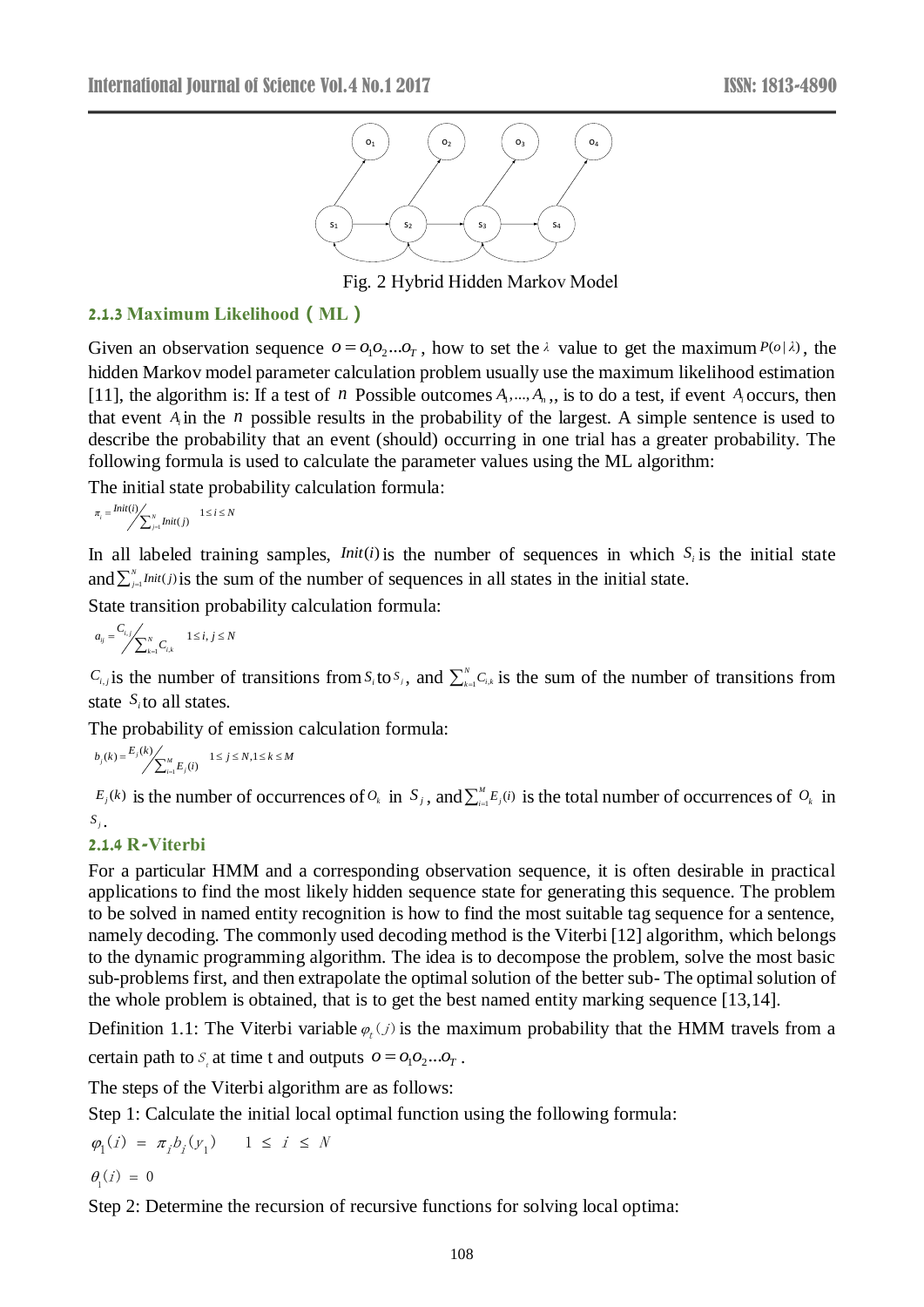$$
\begin{aligned} \varphi_t(j) \; &= \; \max_{1 \leq i \leq N} \left[ \varphi_{t-1}(i) a_{ij} \right] b_j(y_t) \; 2 \; \leq \; t \; \leq \; T, 1 \; \leq \; j \; \leq \; N \\ \theta_i(j) \; &= \; \arg \max_{1 \leq i \leq N} \left[ \varphi_{t-1}(i) a_{ij} \right] 2 \; \leq \; t \; \leq \; T, 1 \; \leq \; j \; \leq \; N \end{aligned}
$$

Step 3: Calculate the best state of the last observation:

$$
P^* = \max_{1 \le i \le N} \left[ \varphi_r(i) \right]
$$
  

$$
q^* = \arg \max_{1 \le i \le N} \left[ \varphi_r(i) \right]
$$

Step4: back before the observation should be the best state:

$$
q_{t}^* = \theta_{t+1}(q_{t+1}^*) t = T - 1, T - 2, ..., 1
$$

Here, the direction pointer  $\theta_i(j)$  is used to record the path of the optimal sequence, and *T* is the number of observed values produced in the sequence of observations. According to the  $\theta_1(j)$  back-off pointer from the current best state  $q^*_{t+1}$  $q^*_{t+1}$  can be obtained from the previous observation of the best state.

For the observation sequence  $\theta = (\theta_1, \theta_2, \dots, \theta_r)$ , when decoded with the Viterbi algorithm,  $P(q_{i+1} | q_1, q_2, \ldots, q_i) = P(q_{i+1} | q_i)$ , that is, the state of  $q_2$  is determined by the state of  $q_1$ . For the inverse hidden Markov model, the traditional decoding algorithm (Viterbi algorithm) is improved as follows: For a class of observation sequence  $0' = (0_r, 0_{r-1}, \ldots, 0_1)$ , the state  $q_{t+1}$  at time  $t+1$  is determined by state  $q_t$  at time t, That is, the state of  $q_1$  is determined by the state of  $q_2$ , the decoding process of observation sequence  $0' = (0_1, 0_1, \ldots, 0_n)$  can be understood as follows: for the reverse process of observation sequence  $0 = (0_1, 0_2, \ldots, 0_r)$ , state  $q_t$  at time *t* is determined by state  $q_{t+1}$  at time  $t+1$ , i.e.,  $P(q_i \mid q_{i+1}, q_{i+2}, \ldots, q_{i+n}) = P(q_i \mid q_{i+1})$ , which reflects the backward dependency of the observed sequence .

#### **2.2 HHMM-based sequence labeling method**

### **2.2.1 Data preprocessing**

In this paper, the NLPIR Chinese word segmentation system (ICTCLAS2014), which is selected by the Chinese word segmentation tool, is used to segment and label the initial text, and the word segmentation is selected according to the POS tagging. The word set after each text processing is used as the next step data source.

#### **2.2.2 Model establishment**

Firstly, the training corpus is preprocessed, including the removal of punctuation, and the corresponding word segmentation and POS tagging of the corpus. After processing, a document with POS tagging information is generated. To facilitate the calculation and removal of noise data, (N), the verb (v), and the adjective (a) are not subdivided for simplification; except for verbs, nouns, adjectives, etc., the following modifications are made: Other words (such as onomatopoeia, punctuation, etc.) are marked as o, according to the training process of mixed HMM model is as follows:

Step1: initialize the HMM, determine the number of state model, initialization model parameters. The state set is the label for each word, which is n (object name), ns (place name), t (time word), v (verb), a (adjective), r (pronoun), m (number) D (adverb), p (preposition), u (auxiliary word), o (other words);

Step2: Scan text in positive sequence, convert the tagged metadata into a sequence of packets according to the format and delimiters. Each packet is tagged with the previous step symbol.

Step3: Train the HMM model to calculate the HMM parameters  $\lambda = (\lambda, \beta, \pi)$  using the ML algorithm [11] in groups;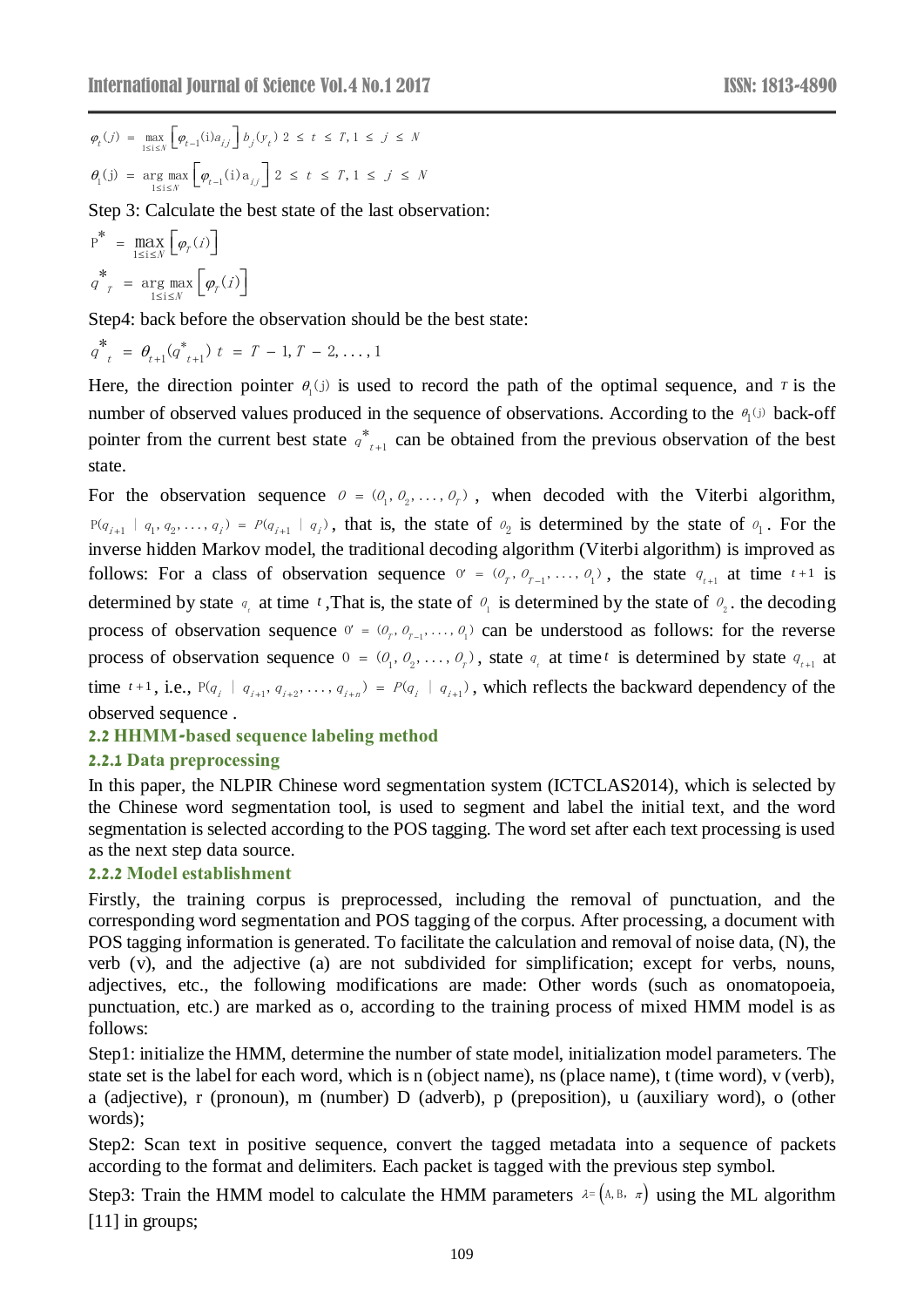Step4: initialize RHMM, determine the number of state model, initialization model parameters, the state set and step1 the same.

Step5: reverse scan text, the same method and step2;

Step6: Training RHMM model to group as a unit, the application of ML algorithm to calculate RHMM parameters  $\lambda = (A', B', \pi)$ .

#### **2.2.3 Improved Viterbi algorithm**

In order to facilitate the calculation, this paper assumes that the words in the test text are only related to the sentences in which the words are located. First, the test text is punctuated by punctuation marks "," "." "!" "?", So that the test text becomes a single sentence; then these sentences are segmented to find the best labeling sequence. The algorithm is described as follows:

Step1: Training sample pre-processing. Scanning text, using comma, period, question mark, exclamation point (in brackets, the comma within the quotation marks excluded), more than three spaces and other delimiter information text segmentation into text block sequence;

Step2: Calculates the maximum probability path for positive sequence text. Combined with the training part of the output of the HMM model parameters  $\lambda = (\lambda, B, \pi)$ , using Viterbi algorithm;

Step3: Look up the state of HMM on the maximum probability path and output the mark sequence.

Step4: Calculates the maximum probability path for reverse text. Combined with the RHMM model parameter  $\lambda = (A', B', \pi)$  bbb output by the training part, is calculated by R-Viterbi algorithm;

Step5: Look up the state of the RHMM on the maximum probability path, and output the markup sequence.

#### **2.3 Time Information Identification**

#### **2.3.1 Time information classification**

From the macroscopic points, time information can be divided into explicit time information and recessive time information. Such as "August 2016", "this summer" and so on, this type of time information can be easily identified, and hidden time information such as "when the swallows fly south", "tree germination" Etc., this kind of text information describes an event, but contains a wealth of time information, therefore, identify and identify the hidden time information is the key to extracting time information. At the same time, it is necessary to analyze the syntactic components in time information, including time phrases (TPP), temporal adverbs (15), time phrases (TNP) It is important to identify and mark this information for the extraction of time information.

Because time is a more complicated concept, there are stationary time points and continuous time periods, which bring certain complexity to extracting time information. In this paper, time information classification shown in Figure 3:



Fig. 3 Time information classification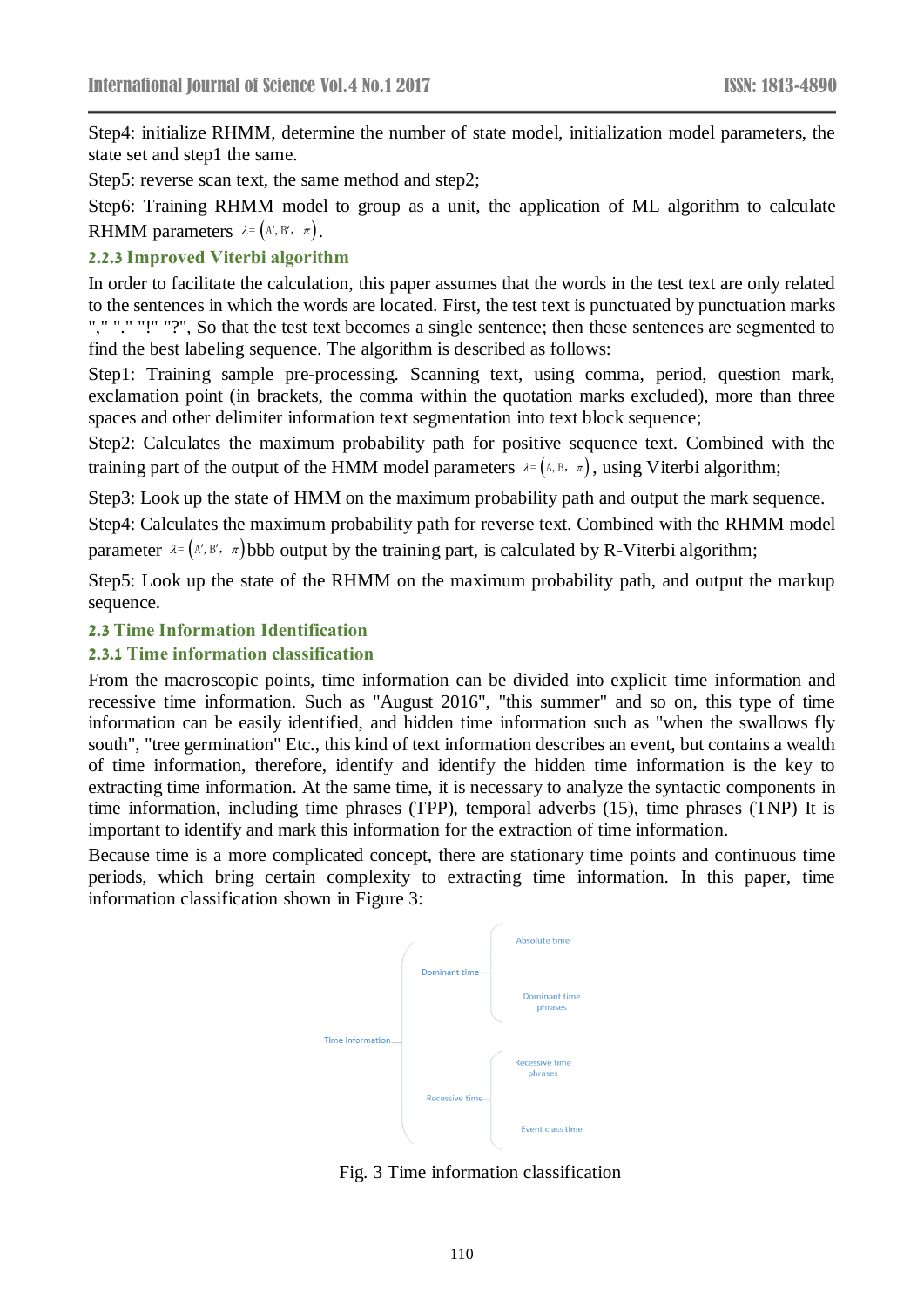#### **2.3.2 Time information based on Regular expression and Time dictionary identification**

Because ICTCLAS is used to extract time information, it can only extract single time element information, can not form a complete time expression, and can not support time reasoning and canonical expression. In this paper, we establish the time dictionary table for the fuzzy time in the text (see Table 1-1) to get the time information to the month.

## Regular Expressions

The time involved in document metadata has three aspects: publication time, time in the title, and time in the summary.

Corresponding time recognition is also divided into three aspects, which published in the literature metadata in a specific representation. Such as: {Year}: 1986; less time in the title; the most and most important part is the time expression in the abstract, this paper uses HHMM model and regular expression matching method to identify. The specific regular expression is as follows:

[1]. Release Time Extraction Mode:

@" ( [{][Y][e][a][r][}][:][ ][0-9][0-9][0-9][0-9] )";

[2]. Time extraction mode in title and summary

a.Point Time Mode:

@" (\W+同年|同期/d)?(\w+\ /t) + ((\w+\ /w)?(\w+\ /p)?(\w+\ /t)?(\w+\/d)? (\w+\/f)? "

The part of speech of the time expression that this expression contains includes:

1.Time noun Such as " 一九九七年/t 十二月/t 三十一日/t"

2. Time adverb + time noun | time noun + time adverb. For example, "上年 $\text{t}$  同期 $\text{d}$ ; 同年 $\text{d}$ 9月/t 10日/t"

3. Time boundary word + time noun + time boundary word. Such as  $-{\hbar}$ 九七年/t 底/f;8日八晚上/t 到/p 9日/t"

b. Paragraph time mode:

Numeral + quantifier form, such as three days, two months and so on. Its regular expression:

@"((\w+/m)\S+)+(个/q)?\S+(年|月|{世纪|年代|天|星期|小时|周年|岁|秒|年度|周|载}+(/q|/n)+"

Time dictionary

The purpose of the time dictionary (see Table 1) is to associate the time word with the interval of the time axis and to find the appropriate value for the item in the time dictionary during the normalization process. We add the time words in the time dictionary, such as "the first month, Qingming, spring", etc., and assign the necessary attributes for each time word, the following is the time type and the corresponding relationship between its properties:

Specific time:

Ching Ming: date =  $\frac{x}{x}$  / 04/05

Mid - Autumn: date  $=$  xxxx / oszl5L

Indicates the range of time:

Spring: date =  $\frac{x}{x}$  / 03/01 ~  $\frac{x}{x}$  / 05/31

|  | Table 1. Time dictionary table |
|--|--------------------------------|
|--|--------------------------------|

| Words of Time                         | Month    | Words of Time                     | Month     |
|---------------------------------------|----------|-----------------------------------|-----------|
| 正月、孟春、寅月、首春、元<br>阳、初月、开岁、初春、小寒、<br>大寒 | January  | 孟秋、申月、巧月、首秋、初秋、兰月、<br>瓜月、凉月、小暑、大暑 | July      |
| 仲春、卯月、仲月、杏月、丽<br>月、花朝、立春、雨水           | February | 仲月、酉月、中秋、正秋、桂月、爽月、<br>立秋、处暑       | August    |
| 季春、辰月、暮春、杪春、桃<br>月、蚕月、惊蛰、春分           | March    | 季秋、戍月、暮秋、菊序、霜序、菊月、<br>咏月、白露、秋分    | September |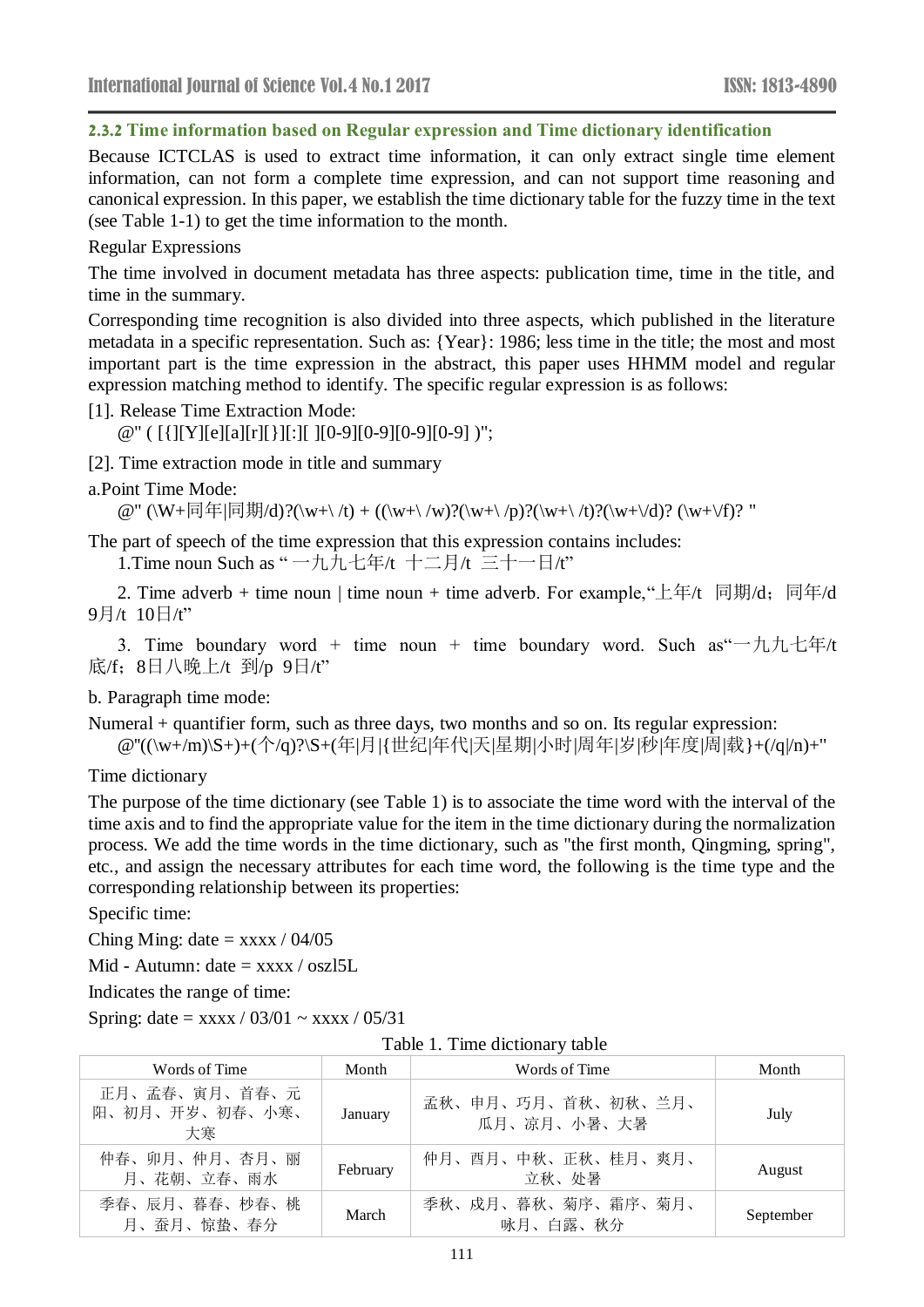| 孟夏、巳月、清和、槐序、槐<br>月、麦月、麦秋、清明、谷雨 | April             | 孟冬、亥月、初冬、良月、阳月、开冬、<br>寒露、霜降                    | October                      |
|--------------------------------|-------------------|------------------------------------------------|------------------------------|
| 仲夏、午月、蒲月、榴月、中<br>夏、立夏、小满       | May               | 仲冬、中冬、子月、畅月、复月、龙潜、<br>雪月、冬月、大吕、立冬、小雪           | November                     |
| 季夏、未月、暑月、荷月、暮<br>夏、芒种、夏至       | June              | 季冬、丑月、严冬、嘉平、暮平、临月、<br>腊月、风杪、残冬、冰月、岁暮、大雪、<br>冬至 | December                     |
| 春季、初春、早春、阳春、芳<br>春、暮春          | March to<br>May   | 秋季、初秋、中秋、暮秋、三秋、金秋、<br>九秋、清秋、高秋、霜秋、霜天           | September to<br>November     |
| 夏季、初夏、中夏、暮夏、九<br>夏、盛夏、炎夏、三夏    | June to<br>August | 为冬季, 冬季又包含: 初冬、中冬、寒<br>冬、九冬、暮冬、雪冬、冷冬、隆冬        | December to next<br>February |

### **2.3.3 Time information Recognition algorithm**

The time information recognition algorithm (TRA) based on regular expression and time dictionary is as follows:

Step1: Input non-empty sentence S;

Step2: If S does not contain time information, go to step1, otherwise go to step3;

Step3: if the time-phrase T conforms to the absolute time feature, go to step4; if T meets the fuzzy time feature, go to step5; if T does not fit either, and T is a mixture of the first two cases, And go to step3;

Step4: If the full format (xxxxxxxxx) is met, add the reference time stamp Tc and decompose Tc to (TY, TM, TD). Use regular expression to identify the time, and mark the time information as " T "; if it does not meet the full format, according to the maximum granularity of T, Tc inside the larger unit to complete the value; go to Step6;

Step5: T with the time dictionary table to match, get a relatively accurate time; go to step6;

Step6: the location of the time to combine the time, the overall time marked as "/ t", go to step2;

Step7: If the text ends, the algorithm terminates; otherwise go to step1;

After the time information is identified, the time information in the text is annotated as a whole, and the results are compared with those marked with ICTCLAS.

| This article's time-tagging results                                                                                                                                                                                     | Results of ICTCLAS segmentation software                                                                                                                                                                                                         |
|-------------------------------------------------------------------------------------------------------------------------------------------------------------------------------------------------------------------------|--------------------------------------------------------------------------------------------------------------------------------------------------------------------------------------------------------------------------------------------------|
| {/w Abstract/ws }/w :/w /w 烟台市/n<br>鸟类/n 资源/n 普查/v 从/p 2014年5月/t 开始<br>/v, /w 至/v 2016年6月/t 结束/v 。                                                                                                                      | {/w Abstract/ws }/w :/w /w 烟台市/ns<br>鸟类/n 资源/n 普查/v 从/p 2014/m 年/nt 5/m 月/nt<br>开始/v , /w 至/v 2016/m 年/nt 6/m 月/nt 结束<br>$/V$ $\sim$                                                                                                             |
| $\frac{1}{w}$ Abstract/ws $\frac{1}{w}$ :/w \mathbb{E}/a >/w 2016年4<br>月/t , /w 我们/n 来到/v 信阳/ns 南湾/ns 林场/n<br>的/u 鸟岛/n 。/w 鸟岛/n 位于/v 距/v 信阳/ns 市<br>/n 西南/nd 7/m 公里/q 处/v 的/u 南湾湖/ns 中<br>/nd , /w 面积/n 约/v 50/m 公顷/q 。 | $\frac{1}{w}$ Abstract/ws $\frac{1}{w}$ :/w \frac{1}{w} /a >/w 2016/m $\frac{1}{w}$<br>/nt清明/nt 时节/nt, /w 我们/n 来到/v 信阳/ns 南<br>湾/ns 林场/n 的/u 鸟岛/n 。/w 鸟岛/n 位于/v 距/v<br>信阳/ns 市/n 西南/nd 7/m 公里/q 处/v 的/u 南湾<br>湖/ns 中/nd ,/w 面积/n 约/v 50/m 公顷/q 。 |

Table 2. The time information labels the results of the comparison

As can be seen from the table above, this paper annotated method makes up for the shortcomings of recognizing single time element by using word segmentation software. Through improved labeling method, the complete time expression can be identified and the time information is labeled as A whole, the found time and place the relationship laid the foundation.

## **3. Rule - based temporal and spatial information extraction**

The spatio-temporal information extraction process is shown in Fig.4.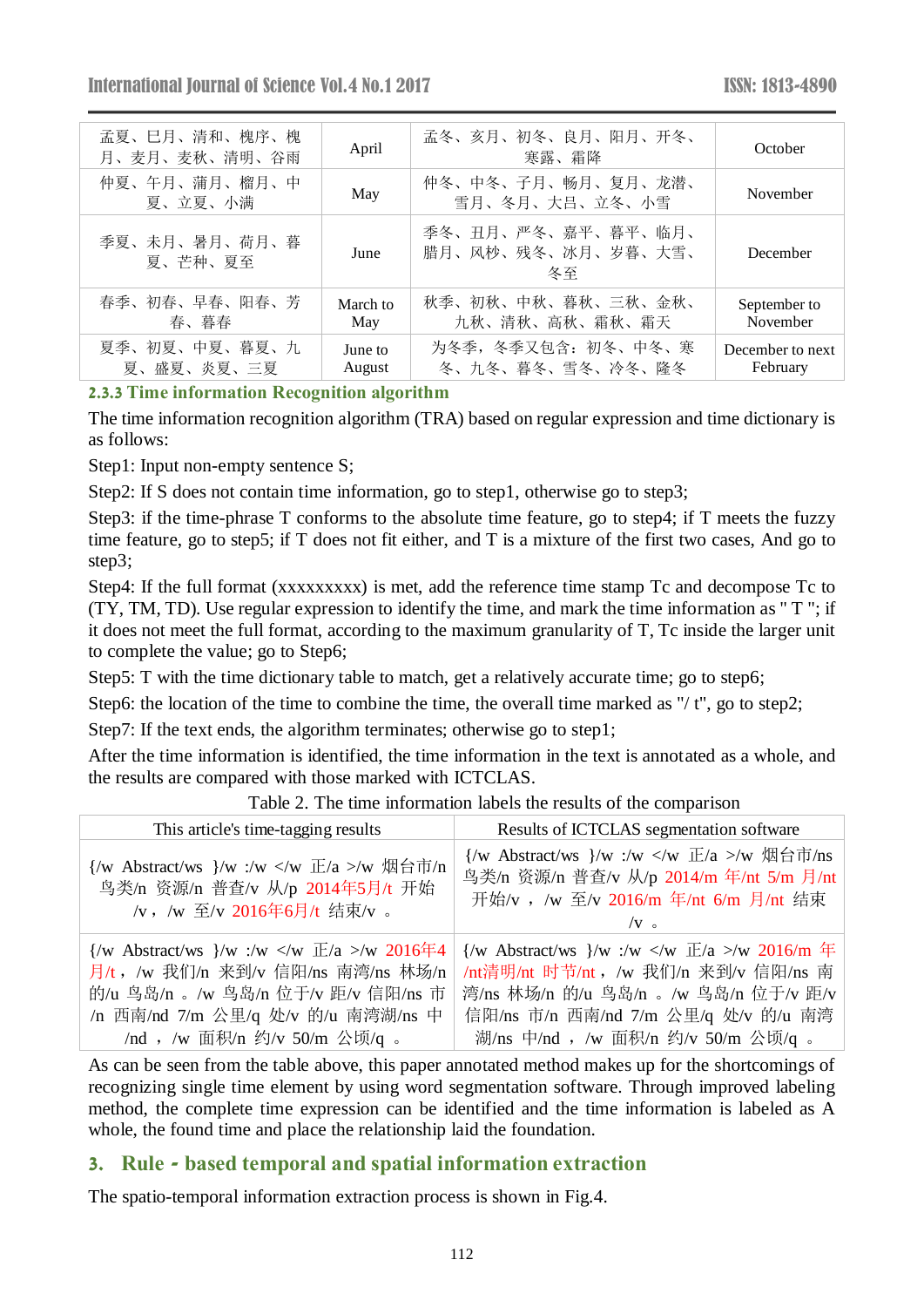

Fig. 4 Temporal information extraction process

The spatial and temporal information concerned in this paper refers to extracting the time information and the location information from the Chinese text and matching them. The above research has identified the time information in the text, and I have given the method of site identification based on mixed HMM [16], and the next work is to identify the time and place (Extraction of objects such as Table 3), and to ensure that the time and space matching, matching refers to the text appears multiple times a number of locations or only the location of the time there is no time to find the correct time and place correspondence. The recognition of temporal and spatial relations needs to classify the temporal expressions and time-space pairs of the names and entities in the sentence, and then reproduce the relative exact time and place where the event occurs. Since the space-time pairs are not only for the two specific words, so in the identification of time and place relations feature extraction not only to consider the lexical features, but also to take into account the time and place of the relationship between features.

| Table 3. Temporal and spatial information extraction object. |
|--------------------------------------------------------------|
|--------------------------------------------------------------|

| Text                                                                      |
|---------------------------------------------------------------------------|
| {/w Abstract/ws }/w :/w /w 烟台市/n 鸟类/n 资源/n 普查/v 从/p 2014年5月/t 开始/v , /w   |
| 至/v 2016年6月/t 结束/v 。                                                      |
| {/w Abstract/ws }/w :/w /w 2016年4月/t, /w 我们/n 来到/v 信阳/ns 南湾/ns 林场/n 的/u   |
| 鸟岛/n 。/w 鸟岛/n 位于/v 距/v 信阳/ns 市/n 西南/nd 7/m 公里/q 处/v 的/u 南湾湖/ns 中/nd ,/w 面 |
| 积/n 约/v 50/m 公顷/q 。                                                       |

#### **3.1 Feature extraction**

For the purposes of the following description, the following definitions are made:

Definition 2.1:  $s_{time\_site} \{wt_1, ..., wt_m\}$  is a sentence containing time and place or contains only place, where  $wt_i, 1 \le i \le m$  is the ith term in the sentence  $s_{time\_site}$ ,  $wt_j = wt_{time}$  is a time expression in  $s_{time\_site}$ ,  $wt_k = wt_{site}$  is a place in  $s_{time\_site}$ .  $(wt_{time}, wt_{site})$  is called a space-time pair.

In temporal and spatial relation extraction, lexical features include word features, context features and verb features.

Definition 2.2: word characteristics: that is, space-time on all the words, that is,  $(wt_{time}, wt_{site})$  itself. Definition 2.3: Prepositional Phrase Features: All words contained in a prepositional phrase, such as " 在2016年5月对烟台的10多种鸟类进行了研究", "在"and "对"are prepositional features that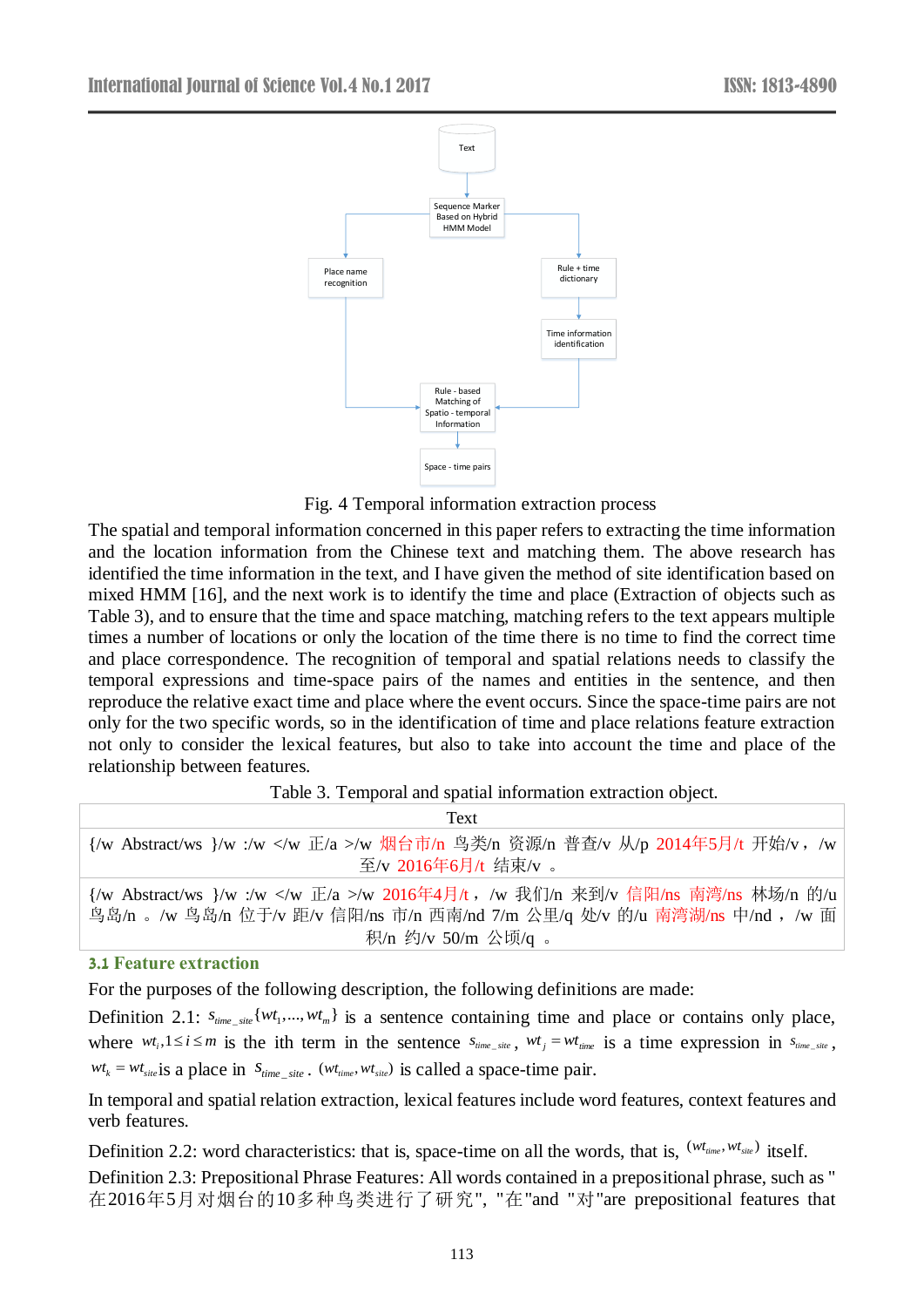contain place name entities or time expressions. If the time or place is in the prepositional phrase  $ph_{pre}$ , the prepositional feature is expressed as  $PRE = \{w \mid w \in ph_{\text{prep}}, w \neq wt_{\text{time}}, w \neq wt_{\text{site}}\}.$ 

Definition 2.4: Syntactic relational features: Syntactic relationships between temporal expressions and place name entities in sentences. This feature can be expressed as: whether in a sentence, whether in the same clause, whether in the same phrase. This feature is represented by the variable  $i-s$ .

Definition 2.5: Time and place distance characteristics: The number of words contained between the time expression and the location, denoted by the variable d.

Definition 2.6: Types of temporal expressions: The type of temporal expression in space-time alignment, denoted by the variable t. This feature includes point time and segment time

Algorithm: The time-site feature extraction algorithm (TSEA)

Input: The time-space pair  $(wt_{time}, wt_{site})$  in the sentences  $s_{time\_site} \{wt_1, ..., wt_m\}$ ,  $s_{time\_site}$  containing the time expressions and place names.

Output: The set of time - space pairs  $(wt_{time}, wt_{site})$  is  $F_{time\_site}$ 

Algorithm steps:

Step1: Initialize the feature set:  $F_{time\_site} = \phi$ 

Step2: extract ( $wt_{time}$ ,  $wt_{site}$ ) word feature and add feature set:

\_ \_  $F_{time \ site} = (Wt_{time}, Wt_{site}) \cup F_{time \ site}$ 

Step3: extract the prepositional phrase feature of  $(w_{t_{time}}, w_{t_{site}})$  and add the feature set:

$$
F_{time\_site} = PRE \cup F_{time\_site}
$$

Step4: extract the  $(wt_{time}, wt_{site})$  syntax characteristics and join the feature set:

$$
F_{time\_site} = i \_s \cup F_{time\_site}
$$

Step5: extract the time and location of  $(w_{t_{time}}, w_{t_{site}})$  from the feature and add feature set:

 $F_{time\_site} = d \cup F_{time\_site}$ 

Step6: extract the time expression type characteristics of  $(wt_{time}, wt_{site})$  and join the feature set:

$$
F_{time\_site} = t \cup F_{time\_site}
$$

Step7: Outputs the feature set  $F_{time\_site}$ .

#### **3.2 Rulemaking**

Based on the extracted feature set, the following rules are formulated:

Rule 1: Part of Speech Feature Rule

```
wt_{time} \in s_{time\_site} { wt_1, ..., wt_m }
wt_{site} \in s_{time\_site} { wt_1, ..., wt_m }
THEN { Output(wt_{time}, wt_{site}) }
IF (wt_{p} \in (wt_{time}...wt_{site}) \& \& wt_{V} \in (wt_{site}...)){ 2}
ELSE
Rule
```
If the current sentence contains ns (t) and t (ie time), if ns contains t (preposition) and t contains v (verb) , It is determined that the time and place match is successful.

Rule 2: Syntactic relation rules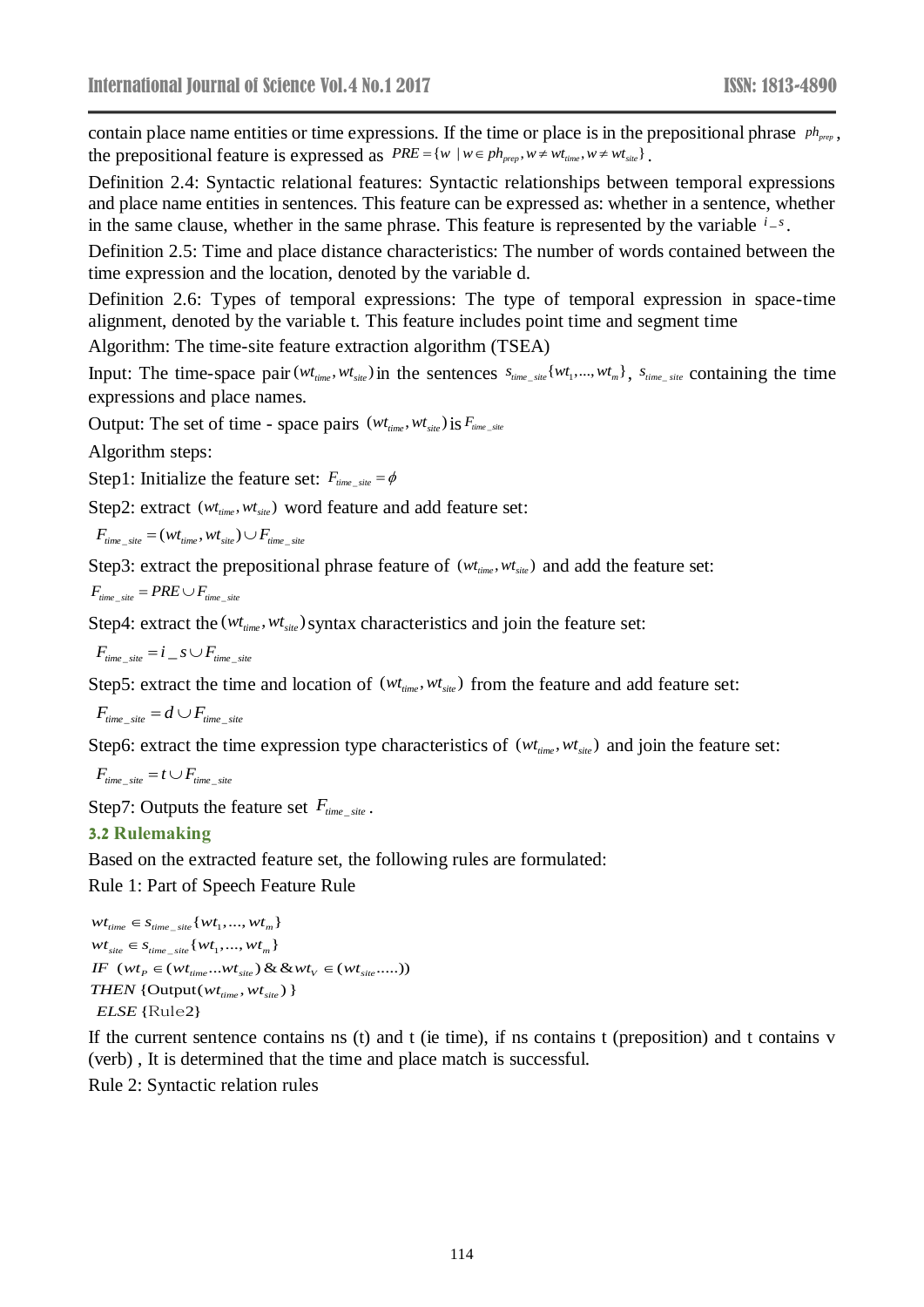$wt_{time} \in s_{time\_site}$  {  $wt_1, ..., wt_m$  }  $wt_{site} \in s_{time\_site}$  {  $wt_1, ..., wt_m$  } IF  $(i_s = 1 \& \& (wt_{time}, wt_{site}) \in \text{The same phrase})$ *THEN* {Output( $wt_{time}$ ,  $wt_{site}$ ) } *ELSE IF*  $(i_s = 1 \& \& (wt_{time}, wt_{site}) \in \text{The same sentence})$  $THEN$  {Output( $wt_{time}$ ,  $wt_{site}$ ) }

The rule first determines whether the time and place are in the same sentence. If it is considered that the time and place match succeeds, if not, then it is judged whether the time and place are in a sentence, and if it is in the same sentence,

Rule 3: The shortest distance rule

 $wt_{\text{time1}}...wt_{\text{time}} \in s_{\text{time}}$   $\{wt_1, ..., wt_m\}$  $wt_{site1}...wt_{site1} \in s_{time\_site}$  {  $wt_1, ..., wt_m$  } *THEN* {Output( $wt_{timej}$ ,  $wt_{site}$ ) }  $IF \left(d{\left(wt^{\text{}}_{timej}, wt^{\text{}}_{site}\right)} < d{\left(wt^{\text{}}_{timek}, wt^{\text{}}_{site}\right)}\right)$  $(1 \le j \le n, 1 \le k \le n)$ 

The rule is that if more than one place at the same time in a single sentence, the statistical time and place between the number of words, the number of words less time to identify the location match. Rule 4: Prepositional Phrase Rules

 $wt_{\scriptsize{time}} \in s_{\scriptsize{time-site}}$  {  $wt_1, ..., wt_m$  }  $wt_{\textit{site}} \in s_{\textit{time\_site}} \{wt_1, ..., wt_m\}$  $IF$   $(PRE = 1)$ *THEN* {Output( $wt_{time}$ ,  $wt_{site}$ ) }

The rule is that if the time and place in a preposition phrase in the time and place that match the success.

Rule 5: Temporal reasoning rules

*THEN* {*wt<sub>time</sub>* = Article published time"{*Year*}" -2; Output(*wt<sub>time</sub>*, *wt*<sub>site</sub>) } *IF*  $(wt_{time} = \emptyset \& wt_{site} \in s_{time\_site} \{wt_1, ..., wt_m\})$ *ELSE IF*  $(wt_{time} = \text{Fuzzy time} \& \& wt_{site} \in s_{time \ site} \{wt_1, ..., wt_m\})$ *THEN* { $wt_{time}$  = Time dictionary table mapping; Output( $wt_{time}$ ,  $wt_{site}$ ) }

The rule is that if the sentence contains no time information, then the article published time minus two years to get the time and place in the sentence match. If the sentence contains only the location and fuzzy time information (such as the late spring and early summer), then use the time dictionary table mapping time and place in the sentence match.

**3.3 Spatial and temporal information extraction method**

Based on the above five rules, the following gives the spatio-temporal information extraction algorithm:

Algorithm: Spatiotemporal information extraction algorithm (SEA)

Step1: Enter the sentence  $s_{time\_site} \{wt_1, ..., wt_m\}$ 

(1) If the sentence contains a time and a place, then go to step2;

- (2) if the sentence contains multiple time multiple locations, then go to step4;
- (3) If the sentence contains only the location, then go to step5;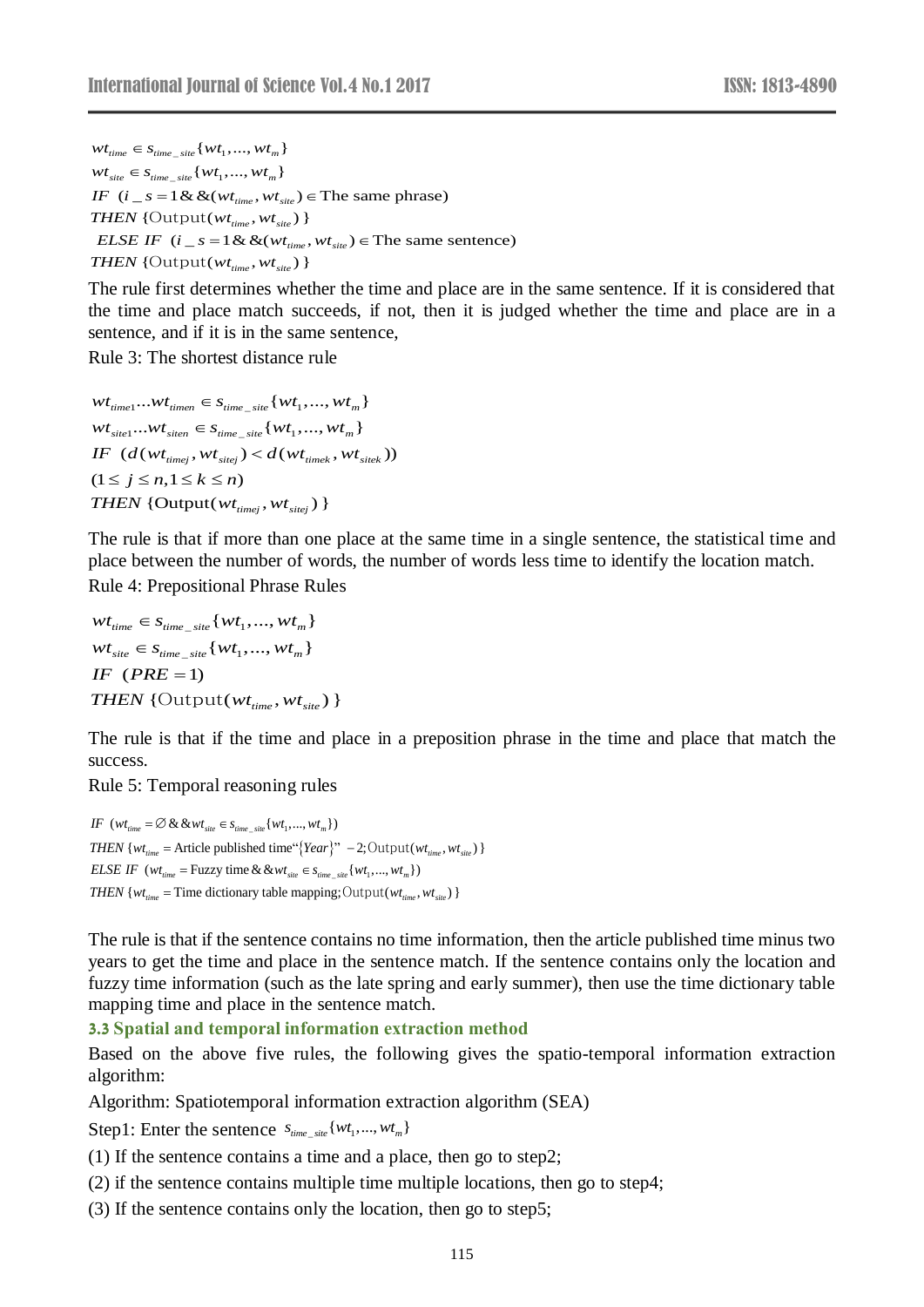(4) if there is no time and place the implementation of Step1.

Step2: the implementation of rule 1, the output of space-time  $(wt_{time}, wt_{site})$ . If the rule 1 condition is not satisfied, go to step3;

Step3: the implementation of the rules 4, the output of time and space on the  $(wt_{time}, wt_{site})$ , otherwise the implementation of Rule 2;

Step4: the implementation of rule 3, the output of space-time  $(wt_{time}, wt_{site})$ ;

Step5: the implementation of rules 5, the output time and space on the  $(w_{t_{time}}, w_{t_{site}})$ ;

Step6: If the text ends, the algorithm terminates; otherwise go to step1;

## **4. Experiments and Results analysis**

The data collected from the CNKI database include: Egret 2000, White Wagtail 1500, Bulbul 1400, Sparrow 2000, Blackbird 1300, and Beadstock. The experiment was developed in the Java language in the Eclipse development environment. In order to better evaluate the effectiveness of the algorithm, the data of the Chinese Bulbul and White Wagtail are used as the training data for other test data.

Experiment 1:

The results of HHMM-based method are compared with those of traditional HMM-based sequence tagging methods. The time recognition results (including the publication time) are listed in Table 4. The three common evaluation criteria are recall rate (R), accuracy rate (P) And F1 (Recall rate and accuracy of harmonic mean) to evaluate the performance of the algorithm, c on behalf of the total number of time, m represents the total time identified, n on behalf of the recognition of the right time, t on behalf of recognition error time. Then the following formula:

$$
R = \frac{n}{c} \qquad P = \frac{n}{m} \quad F_1 = \frac{2 \times P \times R}{P + R}
$$

| $ \sim$ 1<br>m | $P+R$                                       |
|----------------|---------------------------------------------|
|                | Table 4. Identification results (eg egrets) |

| Method      | Total time<br>$\mathbf{c}$ . | Total number of times<br>identified (m) | Identify the correct<br>time(n) | Time to identify<br>error <sub>s</sub> (t) |
|-------------|------------------------------|-----------------------------------------|---------------------------------|--------------------------------------------|
| Rule+HMM    | 3650                         | 3356                                    | 3080                            | 276                                        |
| $Rule+HHMM$ | 3650                         | 3574                                    | 3341                            | 233                                        |



Figure 5. The results of HHMM-based method

As can be seen from Figure 5, the rule-based and HHMM-based methods have significantly higher recall and F1 values than rule-based and traditional HMMs, although there is an increase in accuracy but an increase in the accuracy of time information Not much. Therefore, the method of this paper is effective for time information recognition.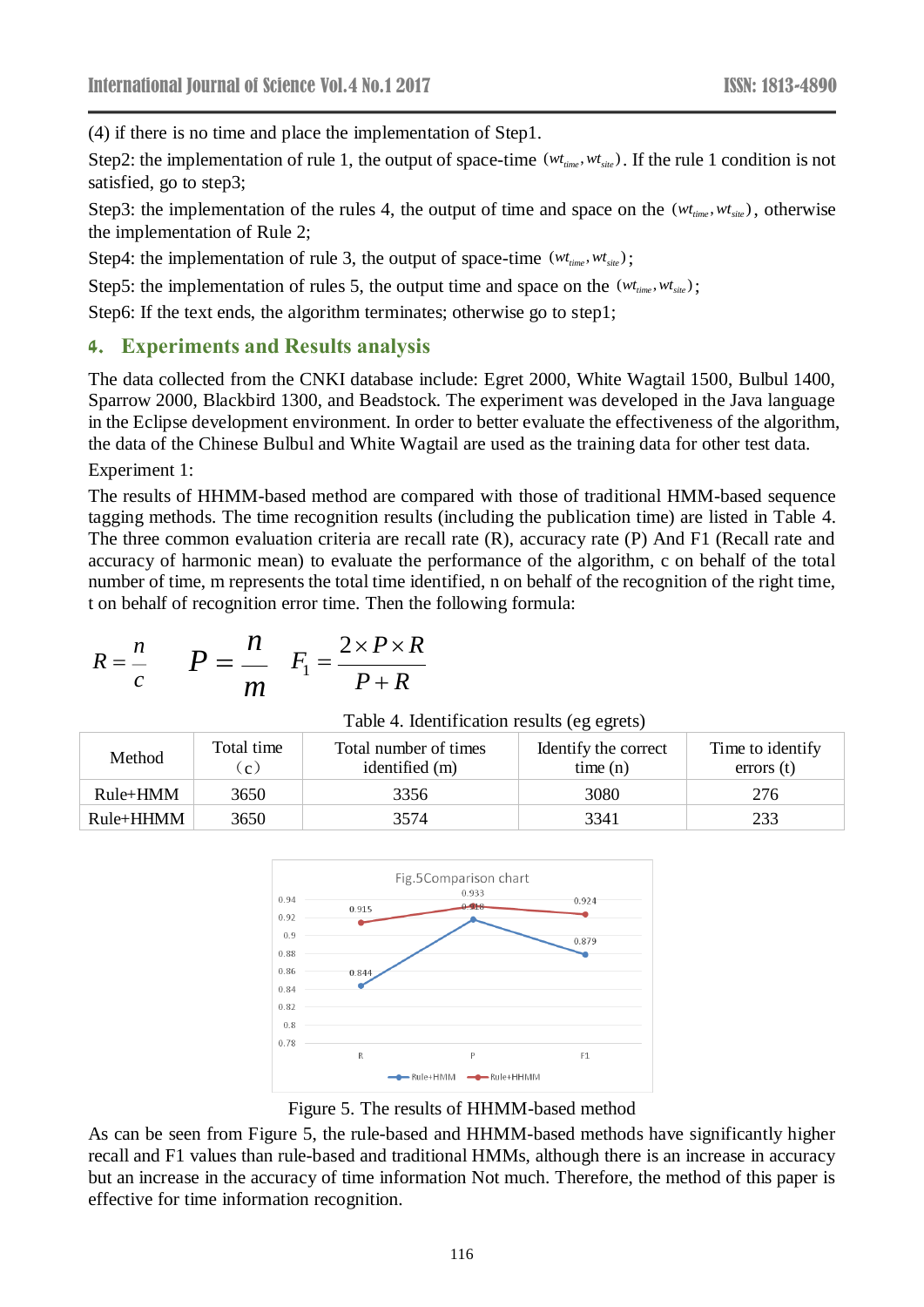#### Experiment 2:

After the time information in the text is marked twice, combined with the former rules of spatial and temporal information extraction, the time-space results are as follows:

| Bird 's<br>name     | Egrets | parrow | Blackbird | Bead neck doves |
|---------------------|--------|--------|-----------|-----------------|
| Extract the results | 2012   | 2020   | 302       | 105             |

Table 5. Space-time pairs of extraction results

The extracted space-time is generally more than the number of texts. The reason, on the one hand, is that because there are many times in the text and multiple locations exist in different sentences, and multiple time and multiple locations can cross-match, that has its own space-time pairs. On the other hand there is a place in a sentence but there are multiple times and in the same sentence, in the matching process, each time with the location of the match, so there will be a number of space-time pairs. For example, the following summary section: "{Abstract}: 先后于2008年10月和12月、2010 年3~4月和7~8月、2012年4~5月、2013年4~5月、2015年1月和2016年5月对广西北部湾涠 洲岛的鸟类资源进行了调查,在该保护区内共记录到鸟类186种,隶属16目52科。"This sentence can be extracted out of eight space-time pairs.

Since there is no clear evaluation criterion for the extraction of spatio-temporal pairs, an Egret's text is taken as an example, and the 1000 texts of Egretta were manually extracted, and then compared with the results of this paper.

| Twore of This space pairs were extracted to compare the results |                      |                  |                  |  |
|-----------------------------------------------------------------|----------------------|------------------|------------------|--|
|                                                                 | Egret $(1000$ items) | Extraction right | Extraction error |  |
| Artificial extraction results                                   | 1008                 | 1008             |                  |  |
| Rule-based approach                                             | 1020                 | 960              | 60               |  |

Table 6 Time-space pairs were extracted to compare the results

From Table 6, it can be calculated that the accuracy of the method is 95.2%, and it has a good effect on the extraction of spatiotemporal information.

## **5. Conclusion**

In this paper, a hybrid HMM is used to mark the double part of speech, and the regular expression is used to improve the F1 value of identifying the time information from the text. By using the five rules of time and place matching, we get the extraction method of time and space pairs, and extract the time and space information from the text to achieve high accuracy. Because there is no time for the text to extract only a simple use of article published time to match, to be in the future research gradually improved. The extraction of spatiotemporal information has a good application effect on the process of mining the implicit event in the text, and it is worth further study.

## **References**

- [1] Zhang Chunju.Chinese text in the event space and attribute information analysis method [D]. Nanjing Normal University, 2013.
- [2] Allen J F. Towards a General Theory of Action and Time [J]. Artificial Intelligence, 1984, 23 (2): 123-154.
- [3] Zhong Zhao-man, Li Cun-hua, Qiao Lei, et al.Efficient Web News Publishing Time Extraction Method [J] .Small Micro-Computer System, 2013, 34 (09): 2085-2089.
- [4] Zhang Yuanpeng, Dong Jiancheng, Zhou Huiling, et al.Time information extraction in H7N9 event based on HMM [J]. Chinese Journal of Digital Medicine, 2015, 10 (10): 23-26.
- [5] Zhang Yan. Hidden Markov Model based on the Chinese information extraction algorithm [D]. Liaoning University of Science and Technology, 2014.
- [5] HE Yan-xiang, LUO Chu-wei, HU Bin-yao.Genetic Naming Entity Recognition Method Based on Combination of CRF and Rule [J]. Journal of Computer Applications and Software, 2015, 32 (1): 179-185.